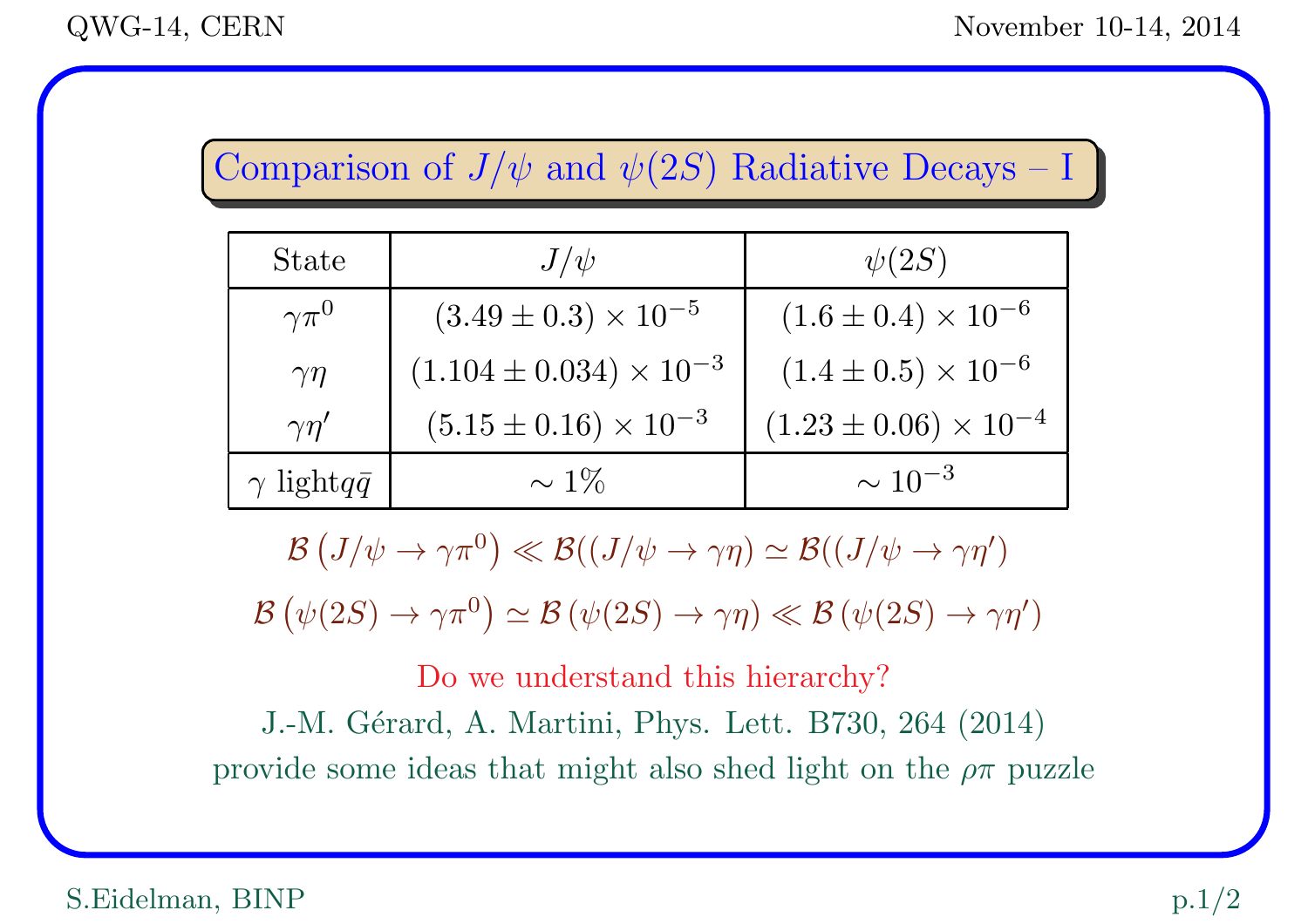Comparison of  $J/\psi$  and  $\psi(2S)$  Radiative Decays – II

| <b>State</b>              | $J/\psi$          | $\psi(2S)$                     |
|---------------------------|-------------------|--------------------------------|
| $\gamma$ light $q\bar{q}$ | $\sim 1\%$        | $\sim 10^{-3}$                 |
| $\gamma gg$               | $(8.8 \pm 1.1)\%$ | $(1.03 \pm 0.29)\%$            |
| $\gamma\eta_c(1S)$        | $(2-3)\%$         | $(3.4 \pm 0.5) \times 10^{-3}$ |
| $\gamma\eta_c(2S)$        |                   | $(7 \pm 5) \times 10^{-4}$     |
| $\gamma \chi_{cJ}$        |                   | $\sim 29\%$                    |

- 1. The total observed  $\mathcal{B}(J/\psi(\psi(2S)) \to \gamma \text{ light } q\bar{q})$  is about 10% of expected from  $\gamma gg$ , where are the remaining 90%?
- 2. The lineshape problem in magnetic dipole decays, relativistic corrections
- 3. Why are  $\mathcal{B}(\psi(2S) \to \chi_{cJ} \gamma)$  about equal:  $(9.99 \pm 0.27)\%$ ,  $(9.55 \pm 0.31)\%$ ,  $(9.11 \pm 0.31)\%$  for  $J = 0, 1, 2?$